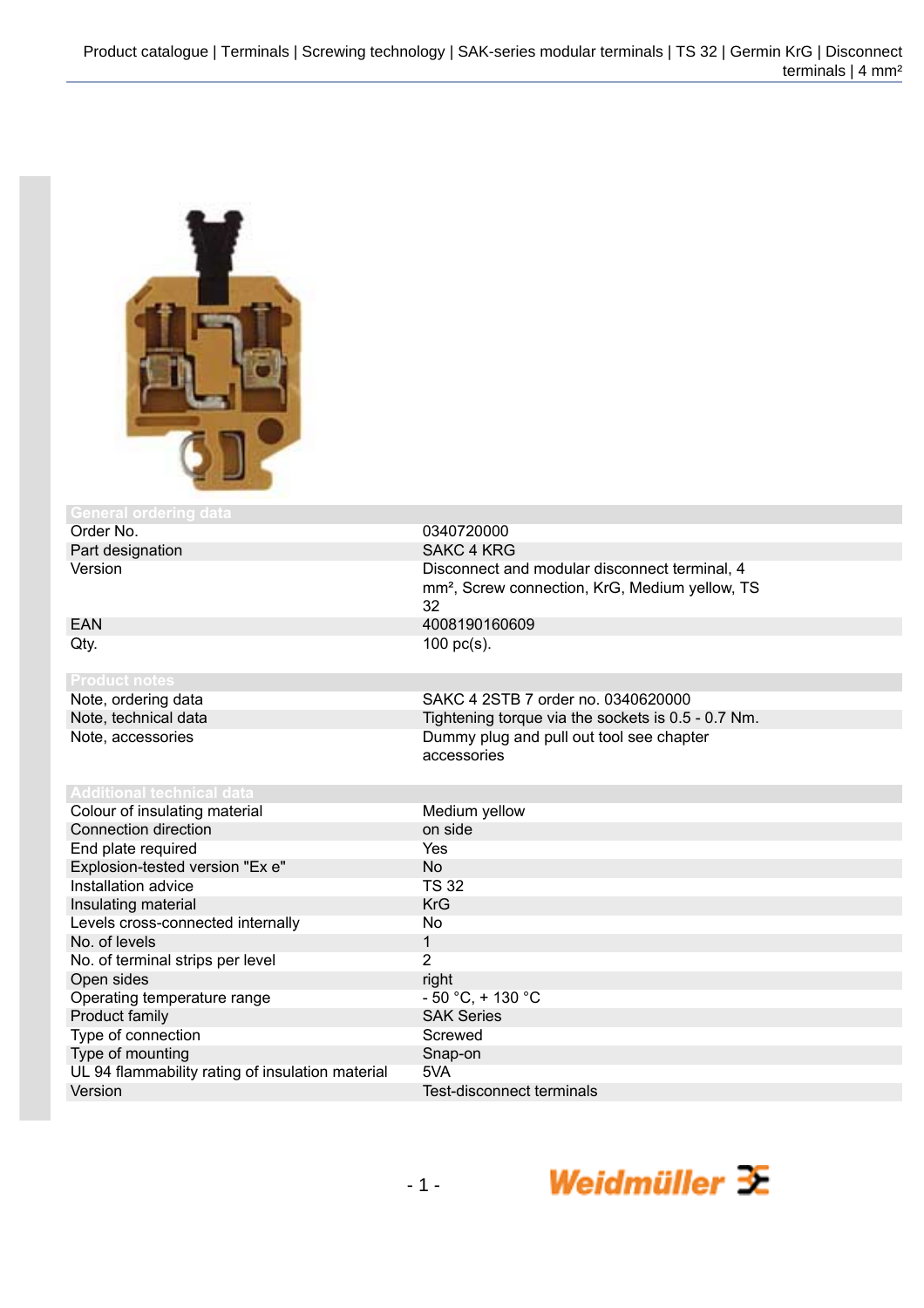| <b>CSA rating data</b>                            |                        |
|---------------------------------------------------|------------------------|
|                                                   | 300 V                  |
| Voltage (CSA)<br><b>CSA</b> current               | 25 A                   |
| Min. cross-section (CSA)                          | <b>AWG 22</b>          |
|                                                   |                        |
| Max. cross-section (CSA)                          | <b>AWG 10</b>          |
|                                                   |                        |
| <b>Conductors for clamping (additional</b>        |                        |
| connection)                                       |                        |
| Flexible with ferrule, min. (DIN 46228 pt 1)      | $0.5$ mm <sup>2</sup>  |
| Flexible with ferrule, max. (DIN 46228 pt 1)      | $4 \, \text{mm}^2$     |
|                                                   |                        |
| <b>Conductors for clamping (rated connection)</b> |                        |
| Clamping range, min.                              | $0.33$ mm <sup>2</sup> |
| Clamping range, max.                              | $6 \text{ mm}^2$       |
| Type of connection                                | Screw connection       |
| 2nd type of connection                            | screwed                |
| Connection direction                              | on side                |
| No. of connections                                | $\overline{2}$         |
| Stripping length                                  | $12 \text{ mm}$        |
| Clamping screw                                    | M 3                    |
| <b>Blade size</b>                                 | $0.6 \times 3.5$ mm    |
| Tightening torque range                           | $0.51.0$ Nm            |
| Torque level with DMS electric screwdriver        | $\overline{2}$         |
| Gauge to IEC 60947-1                              | A4                     |
| Solid, min.                                       | $0.5$ mm <sup>2</sup>  |
| Solid, max.                                       | $6 \text{ mm}^2$       |
| Stranded, min.                                    | $1.5$ mm <sup>2</sup>  |
| Stranded, max.                                    | $4 \text{ mm}^2$       |
| Flexible, min.                                    | $0.5$ mm <sup>2</sup>  |
| Flexible, max.                                    | $4 \text{ mm}^2$       |
| Flexible with ferrule, min. (DIN 46228/1)         | $0.5$ mm <sup>2</sup>  |
| Flexible with ferrule, max. (DIN 46228/1)         | $4 \text{ mm}^2$       |
| Flexible, min., ferrule with plastic collar (DIN  | $0.5$ mm <sup>2</sup>  |
| 46228 pt 4)                                       |                        |
| Flexible, max., ferrule with plastic collar (DIN  | $4 \text{ mm}^2$       |
| 46228 pt 4)                                       |                        |
| AWG conductor size, min.                          | <b>AWG 22</b>          |
| AWG conductor size, max.                          | <b>AWG 10</b>          |
| AWG conductor size, min.                          | $0.33$ mm <sup>2</sup> |
| AWG conductor size, max.                          | $5.26$ mm <sup>2</sup> |
|                                                   |                        |
| <b>Dimensions</b>                                 |                        |
| Width                                             | $6.5 \text{ mm}$       |
| Height of lowest version                          | 51.5 mm                |
| Length                                            | 40 mm                  |
| Weight                                            | 20.24g                 |
| TS 32 offset                                      | 20 mm                  |
|                                                   |                        |
| <b>Disconnect terminals</b>                       |                        |
| Cross-disconnect                                  | without                |
| Integral test socket                              | <b>No</b>              |
| Slitting                                          | pluggable              |
|                                                   |                        |